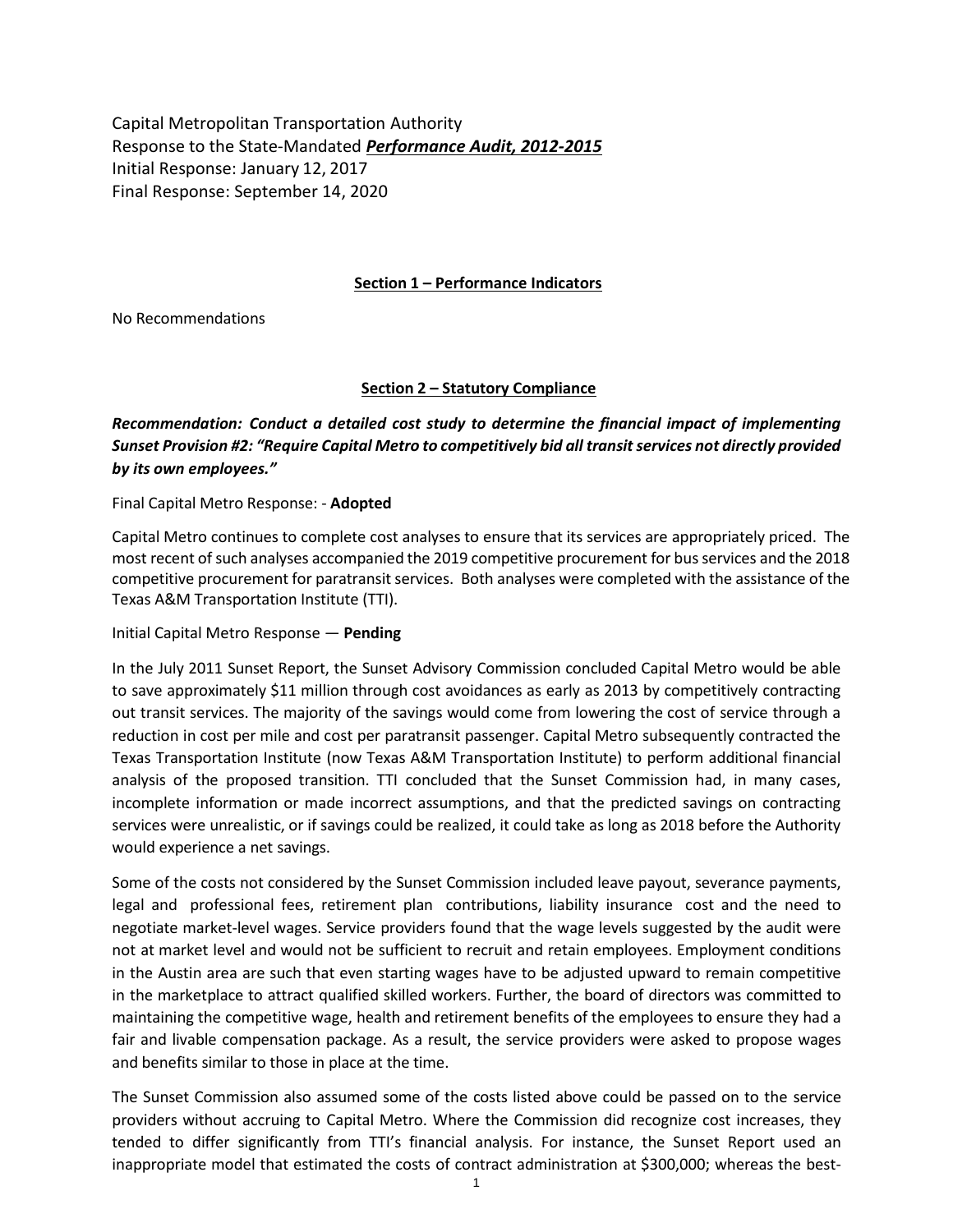practices model used in the TTI estimate put that figure at approximately \$4 million.

In addition to the costs associated with that transition, Capital Metro has responded to community need by significantly changing its service levels since the time the Sunset Commission reviewed its operations. Capital Metro introduced its MetroRapid bus service in 2014 with 12-15 minute frequencies during peak service. While thisservice has met or exceeded the ridership goals, it also has additional costs that could not have been predicted during the Sunset Review process. MetroRail service has moved from peak period-only service when it launched in 2010 to its current all-day, evening and weekend service.

The significant changes in service since the report was completed six years ago have rendered the past analysis obsolete. However, in order to continue addressing the spirit of the Sunset Audit's cost-savings recommendations, Capital Metro continually strives to improve efficiency and regularly reviews and analyzes operations in four areas: fare recovery, cost per passenger, cost per revenue hour and passengers per revenue hour. This analysis considers varying factors affecting each of these indicators and provides agency leadership with the information needed to improve efficiency and cut costs.

## **Section 3 – Vehicle Transit Operations and Maintenance**

## **Contracts**

# *1. Define contract performance by primarily using higher-level, strategic performance indicators. We recommend using metrics such as customer satisfaction, repeat ridership, preventable accidents and miles between road calls as some of these higher-level performance indicators.*

## Final Capital Metro Response: - **Adopted**

Capital Metro uses high-level performance indicators to incentivize the performance of its contracted service providers. High-level performance indicators are also presented for public review online at capmetro.org/dashboard.

## Initial Capital Metro Response — **Pending**

Capital Metro agrees that the use of high-level performance indicators is important, and this practice is currently followed. All of the recommended service provider performance indicators, other than repeat ridership, are used to measure contract performance. Three of those measures — preventable accident rate, miles between road calls and customer complaints — are specifically identified in the bus and paratransit service provider contracts to determine incentives and disincentives. A customer satisfaction survey is conducted biannually and reported to the board of directors. The most recent survey results indicate a very high level of satisfaction with Capital Metro services, with 88 percent of those surveyed reporting they were satisfied with their experience and 92 percent reporting they were likely to continue riding. Additionally, a Customer Satisfaction Composite Index of several key performance indicators (including miles between road calls and customer complaints) is provided monthly to the operations committee of the board of directors and to the full board on a quarterly basis.

CapitalMetro can get an indication ofrepeat customersthrough passsales butrepeat cash and single ride customers cannot be identified. We believe the best indicator available to us at this time is tracking ridership trends.

Preventable accident trend data by service provider is reported to the board of directors quarterly, as well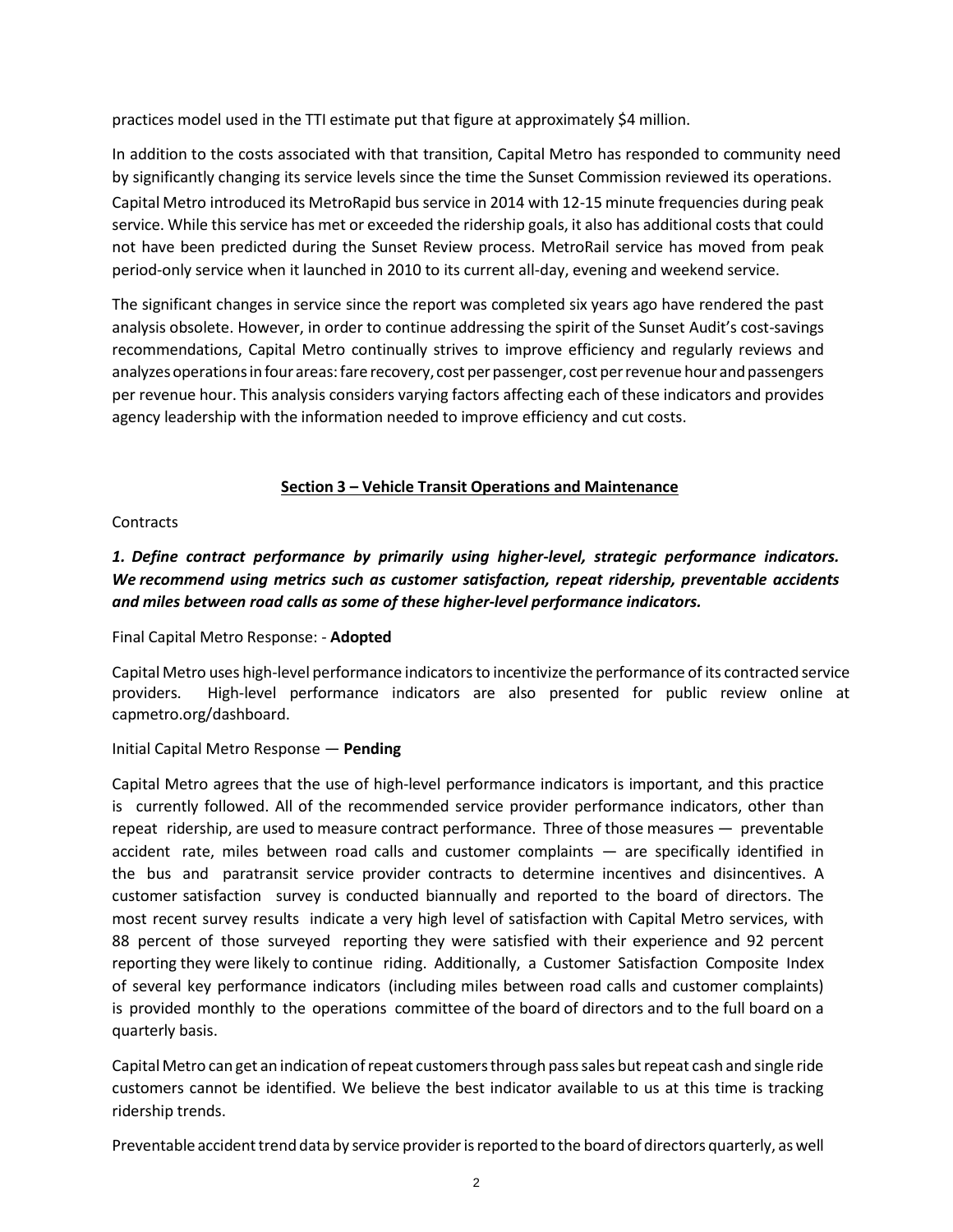as in a year-end safety update that compares service over time. Capital Metro will continue to collect, analyze and report miles-between-road-calls, as this is valuable data for assessing the quality of the maintenance program.

**2. S***et more aggressive goals for the strategic performance indicators. For example, pushing the target of* Miles Between Road Calls from 5,500 miles to 10,000 or 12,000 miles (which is achieved at other similar *transit authorities) will challenge contractors' maintenance staffs to think more creatively about how to care for the vehicle fleet.*

## Capital Metro Response — **Rejected**

This performance audit confirms Capital Metro's vehicle oversight results, wherein it was stated: "The good physical and operating condition of the fleet, along with the timely repairs and preventive maintenance inspections, demonstrate that Capital Metro is able to define and administer a successful maintenance strategy, maintenance standards and contract oversight." It was further noted that monthly reports "generally included action plans that addressed issues that had arisen during the previous month(s)." This audit's assessment indicates a well-maintained fleet; however, the miles-between-roadcall performance indicators seem to contradict having a well-maintained fleet. This can be explained by considering two additional factors. As reported in this audit, the average age of 20 percent of the fleet is more than 15 years (a bus life cycle is 12 years), and one-third of the fleet has been in service more than 10 years.

The second factor that should be considered is that Capital Metro has always had stricter criteria for counting road calls. For example, Capital Metro requires a bus with a defective windshield wiper to be removed from service even if it is not raining. The benchmark agencies do not. Accordingly, this is counted as a road call, resulting in a higher number of incidents than others, likely skewing the results.

Capital Metro will evaluate reporting comparable industry standards and the higher level currently used separately so that industry comparisons can be evaluated. Performance goals are reviewed annually for service provider contracts and adjustments are made as needed. Capital Metro will also continue to actively monitor vehicles to ensure they are well maintained and that any problems be properly addressed and reported.

# 3. *Standardize these strategic metrics and performance targets across all vehicle modes and all transit services contracts.*

## Final Capital Metro Response: - **Rejected**

To the extent possible, goals are aligned across contracts for the same mode.

## Initial Capital Metro Response — **Pending**

Capital Metro maintains similar metrics across all modes; however, the targets necessarily vary by mode. For example, the target for rail is much different from what is needed to assess a paratransit vehicle, given the great difference in vehicles and operating environment. The transit environment does not support this type of standardization. Different modes need different performance targets given the differences in operating characteristics, type of service, vehicle used and operating environment.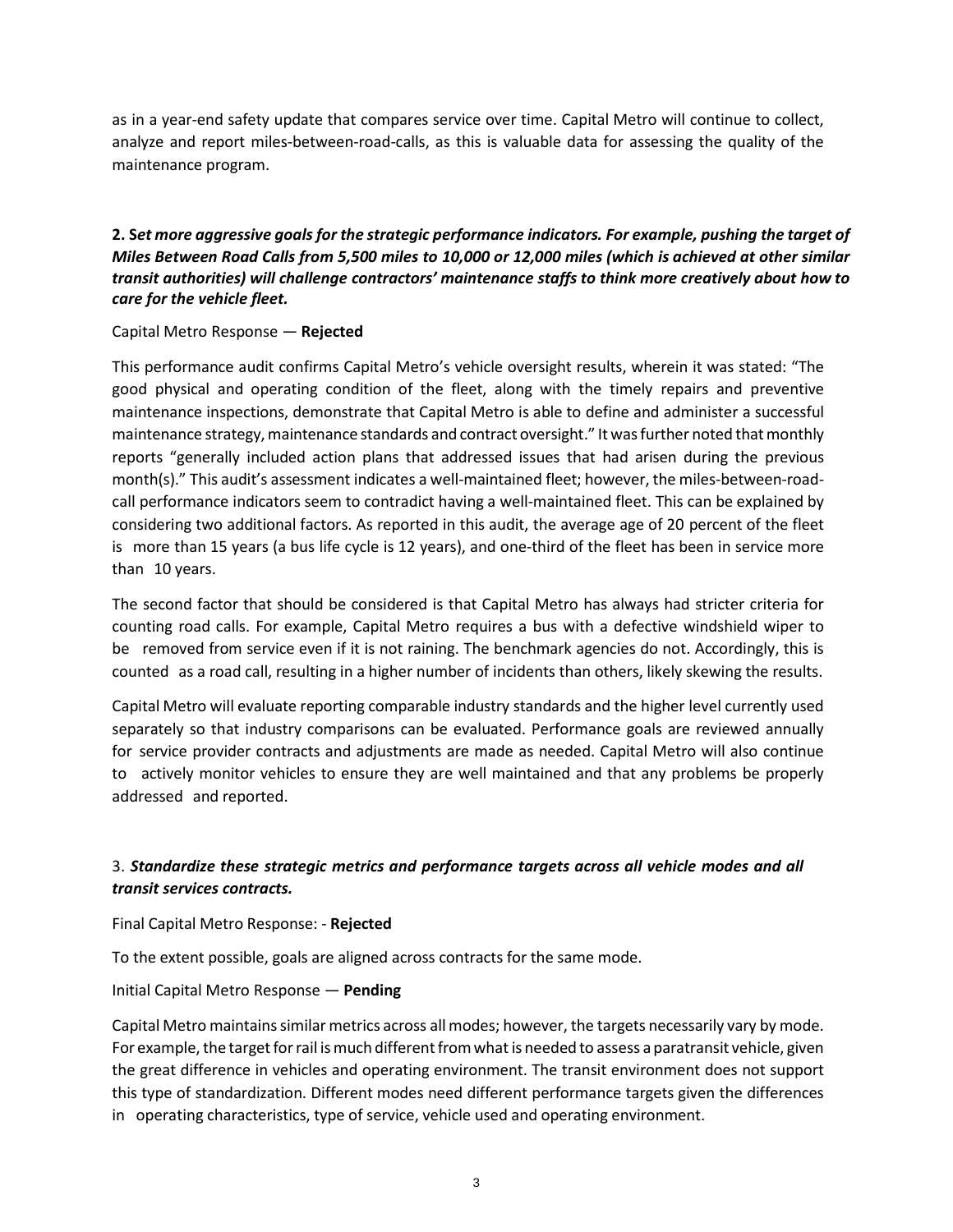# 4. *Eliminate lower-level performance metricsthat can have an adverse or negative impact on the strategic metrics. For example, by penalizing late arrivals, a driver who is stuck in traffic congestion may speed*

*or drive recklessly to make up the lost time.*

Capital Metro Response — **Rejected**

Capital Metro sets its performance indicator priorities in the following order: safety, customer service and on-time performance. However, on-time performance is key to running a reliable, viable service and meeting customer expectations. One of the most-common reasons people are not attracted to transit is reliability, i.e. on-time performance. Therefore, timeliness is critical to customer satisfaction levels and to operating a reliable system. While Capital Metro will never sacrifice safety to ensure timeliness, it is important to have the necessary tools to evaluate routes that consistently run behind schedule so timeliness issues can be addressed. The key factor for Capital Metro is to use multiple metrics to ensure safety, customer satisfaction and solid operational performance.

However, Capital Metro will continue to review the performance metrics in each contract when it is procured and at the request of a service provider.

5. *Eliminate many of the mandatory requirements in current contracts in order to give contractors more* l*eeway in defining and establishing their own policies and practices for performing the work. For example, as discussed in Section 3.1, current CMTA contracts define a specific number of mandatory key staff positions, require Capital Metro to approve all new hires for these key positions and assess financial penalties when vacant positions are not filled within 60 calendar days. Contractors should be able to staff their organizations as they see fit to satisfy the contract's performance goals.*

## Final Capital Metro Response: - **Rejected**

Since the initial response was provided, Capital Metro has conducted competitive procurements replacing its two largest service provider contracts. Contract language was thoroughly reviewed and updated prior to those procurements. These contracts are outcome-based when appropriate but remain prescriptive where needed to protect Capital Metro's assets and services.

## Initial Capital Metro Response — **Pending**

Capital Metro reevaluates its requirements at the time of procurement to identify cost drivers and determine if those provisions are still needed. Capital Metro recognizes the importance of reviewing mandatory requirements in order to improve service and reduce costs. However, based on experience, the ability to approve key positions is critical to the continued quality of service. Though it is not the standard operating procedure, it is not unheard of for service providers to cut costs, which would improve their profit, by not filling critical positions or setting wages and salaries at a rate that does not attract highly qualified candidates. This not only impacts service quality but costs, as well.

While Capital Metro provides great leeway for service providers to run their business, there are a few key positions that must be filled with a certain level of experience and quality in order to achieve success. Capital Metro has an obligation to ensure contracted service providers deliver the highest quality public transportation services possible. In order to ensure that quality, it is necessary to establish policies and procedures that must be followed. Among those is the requirement to approve recommended candidates for certain "key" positions. There are any number of private transit service providers with the corporate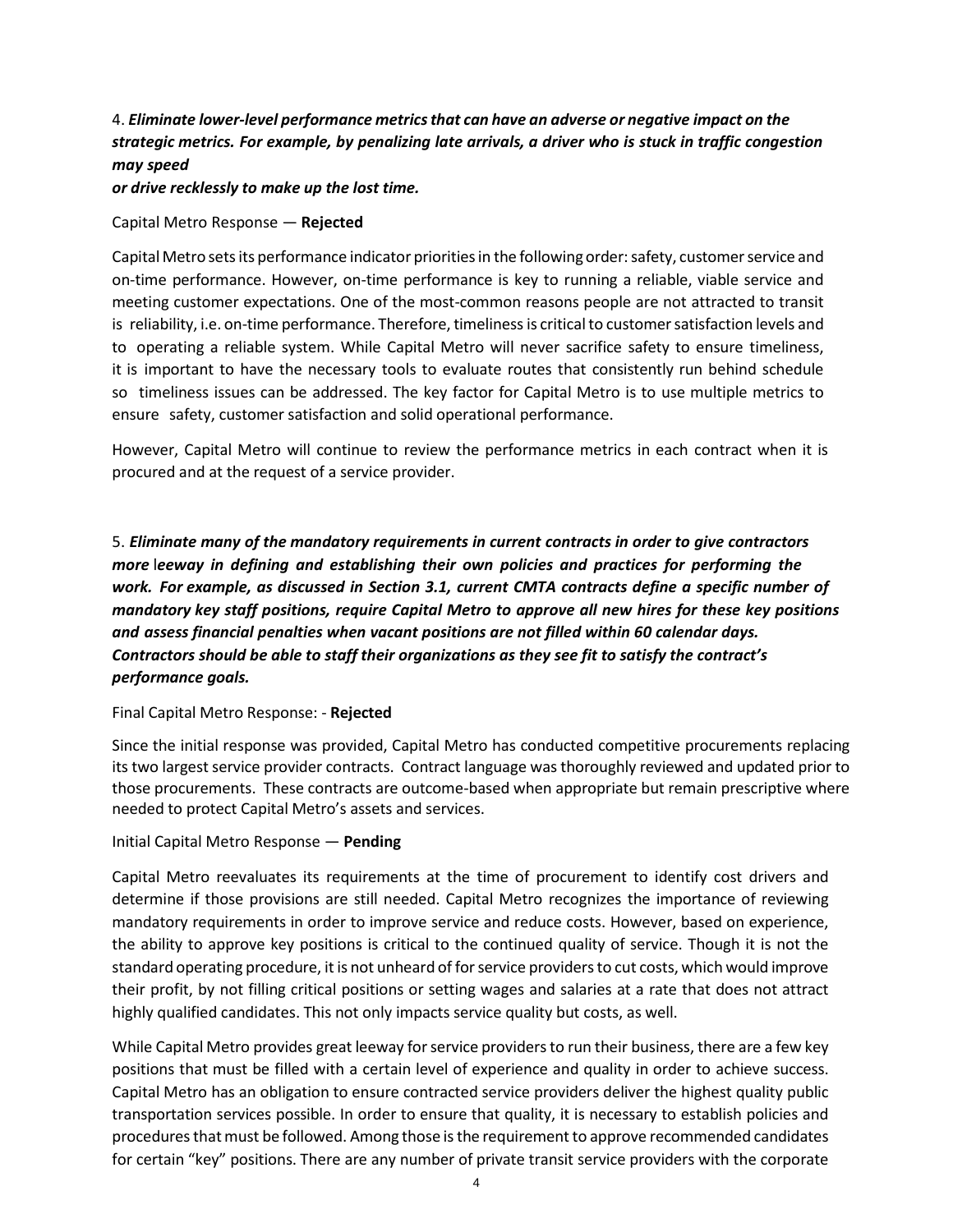experience and ability to successfully fulfill a contract. It is Capital Metro's experience that the single most influential factor in a particular firm's success is the quality of the local team managing the contract. Accordingly, Capital Metro has put in place requirements that ensure service providers maintain throughout the term of the contract the level of quality staffing that led to their selection in the first place.

## 6. I*ncrease the size of the penaltiesfor not meeting the contracts' performance goals and more rigorously enforce compliance.*

## Capital Metro Response — **Rejected**

Capital Metro conducted a rigorous review of industry models for contracting and placed an open call for input from numerous industry contractors in an effort to determine the best approach for getting the best performance for each contract. May elements in current contracts were recommended by proposers, based on their prior experience. In fact, Capital Metro has been widely viewed as industry leading in the thoroughness and results of this effort. Accordingly, we believe that the current model is appropriate for achieving contract goals. Our goal is to partner with, not penalize, our service providers to ensure the delivery of the best service.

# 7. C*onsider bringing back in-house some of the outsourced maintenance-related support functions and processes. These could include materials purchasing, logistics, inventory control and PMI scheduling*.

## Capital Metro Response — R**ejected**

Capital Metro believes that maintenance support functions go hand-in-hand with maintenance tasks. In order to hold a service provider responsible for performance, they need to have control over all of the inputs of that task. For the vehicle maintenance task, the relevant inputs are materials purchasing and inventory control. Additionally, there is much cost-risk associated with things like inventory control. One key benefit of the outsourcedmodel is that Capital Metro is able to shift that risk to the contractors. The national service providers can leverage their entire customer base in order to obtain discounts that are not afforded to Capital Metro.

# 8. C*onsider breaking the current mega-contracts into multiple contracts with smaller, moredefined scopes of work. This may open up more competition, lower prices, and encourage greater*

#### *supplier diversity.*

## Capital Metro Response — **Rejected**

While Capital Metro continuously seeks ways to improve efficiency, we believe this particular recommendation would not achieve that goal. Rather, breaking large contracts into several smaller ones would result in increased cost, duplication of personnel and a lack of clarity when it comes to accountability.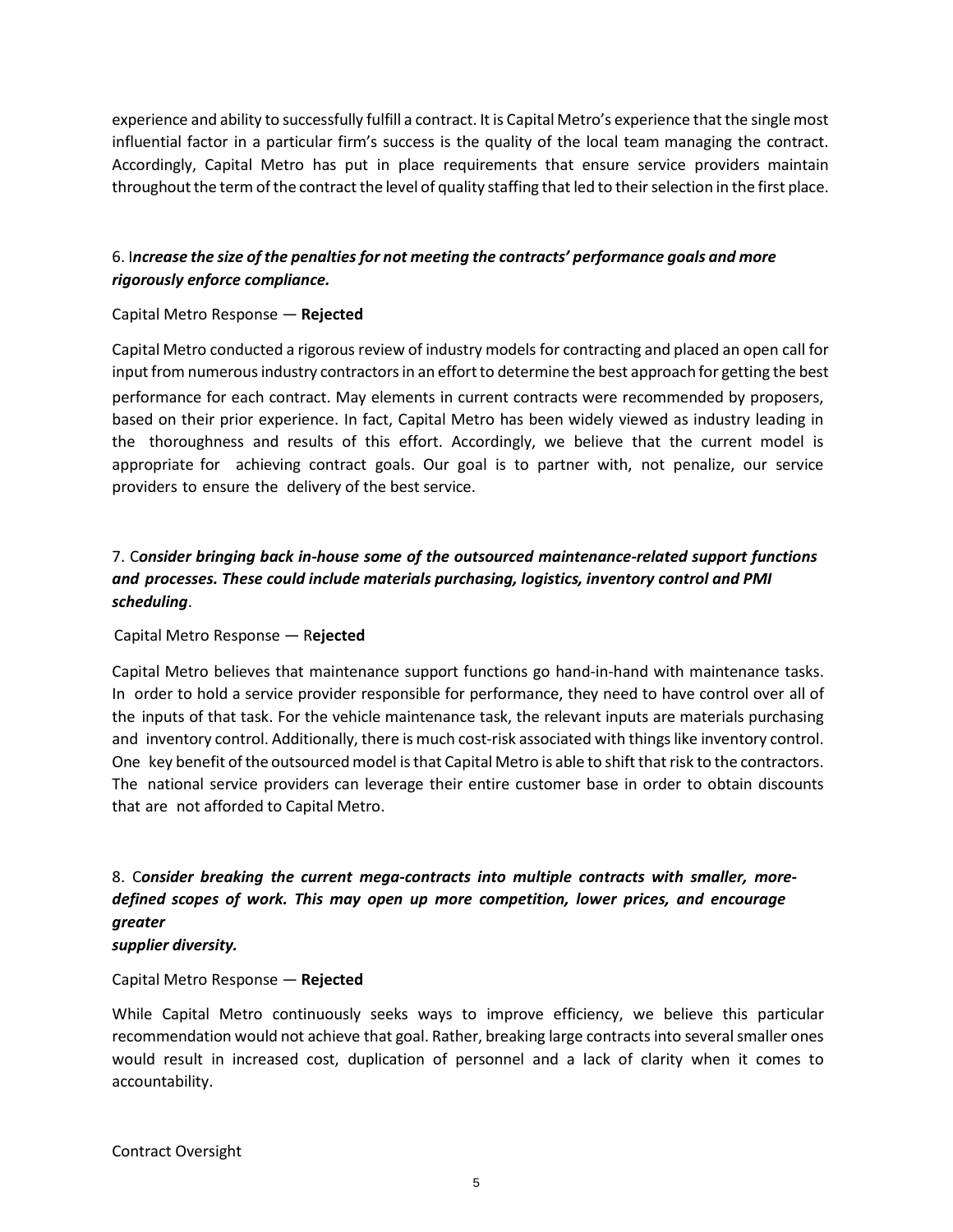9. *Assessthe current staffing levels of the contract oversight function and bring on additionalstaff if more oversight is necessary to support contract compliance. CMTA may want to consider augmenting its staff with business intelligence, predictive analytics, data mining and other skill sets to find and make changes to the contract terms and conditions to improve contractors' overall performance.*

Final Capital Metro Response: - **Adopted**

Capital Metro continues to refine its contract oversight team and has grown that team since the completion of the review. Capital Metro also continues to improve its agency-wide capabilities related to business intelligence, predictive analytics, and other similar activities.

### Initial Capital Metro Response — **Pending**

Capital Metro concurs with this recommendation and is currently defining the needs across the organization for this function.

## Systems and Documentation

10. *Accelerate the upgrade or replacement of Spear. The current Spear system is scheduled to be upgraded or replaced in 2017 or 2018. Because this application is the primary tool for managing all of Capital Metro's assets, Capital Metro's asset maintenance is performed completely by contractors, and MAP-21 requirements will necessitate having robust documentation for all assets, we recommend accelerating Spear's upgrade or replacement.*

Capital Metro Response — **Adopted**

Capital Metro concurs with this recommendation and has begun the process. The scope of services has been drafted and is being reviewed by internal stake holders; its release is planned for the third quarter of fiscal year 2017. The transition is expected to be completed by fiscal year 2018, an endpoint that cannot be pushed forward.

11. S*trengthen Capital Metro's document management/content management infrastructure. Maintenance-related content, including contract clauses, maintenance-related standard operating procedures (SOPs), work instructions (WIs), original equipment manufacturer (OEM) maintenance and repair manuals, and all other relevant documentation should be complete, accurate, up-to-date and accessible by all third-party contractors, either through Spear or a separate document management system*.

## Final Capital Metro Response – **Adopted**

SharePoint has been implemented and is utilized to store a variety of business records, including information related to maintenance patterns. Additional updates and integration with SharePoint are being implemented with the new enterprise asset management system, Infor.

Initial Capital Metro Response — **Pending**

Capital Metro has recently implemented SharePoint and begun the process of moving documents from the Spear system when possible.